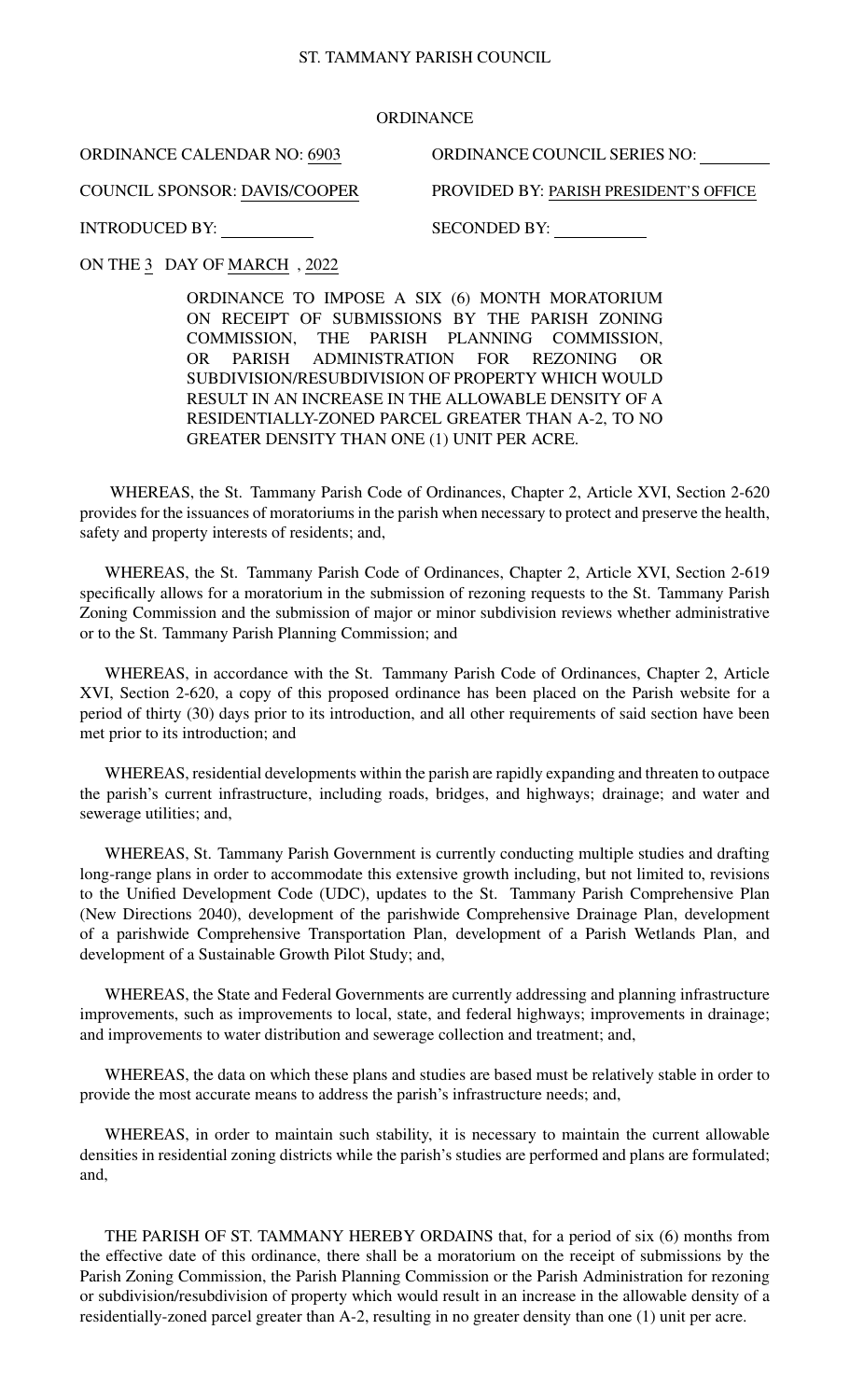BE IT FURTHER ORDAINED that, in addition to applications for traditional zoning changes, the moratorium shall likewise apply to applications for PUD Planned Unit Development Overlays, TND-1 Traditional Neighborhood Development Zoning Districts, and TND-2 Traditional Neighborhood Development Zoning Districts.

BE IT FURTHER ORDAINED that this moratorium shall not apply to property zoned for nonresidential uses.

BE IT FURTHER ORDAINED that any requests to rezone from commercial to residential zoning shall be limited to densities of no greater than A-2, resulting in no greater density than one (1) unit per acre.

BE IT FURTHER ORDAINED that, prior to the expiration of this moratorium, the Department of Planning and Development shall provide an update on the progress of the Parish Wetlands Plan, revisions to the Unified Development Code (UDC), St. Tammany Parish Comprehensive Plan (New Directions 2040), and Comprehensive Transportation Plan; the Department of Engineering shall provide an update on the Comprehensive Drainage Plan and the Sustainable Growth Pilot Study; the Department of Utilities shall provide an update on water and sewer facilities; and the Office of the President and/or the Office of the CAO shall advise the Parish Council as to whether the moratorium should be extended, based on the aforementioned updates provided to Parish Administration.

BE IT FURTHER ORDAINED that nothing in this moratorium shall prevent the Parish Zoning Commission, the Parish Planning Commission, or Parish Administration from considering matters for which an application has been received by the Department of Planning and Development prior to the effective date of this moratorium.

BE IT FURTHER ORDAINED that the moratorium herein imposed may be vacated, in whole or in part, pursuant to Chapter 2, Article XVI, Section 2-624 of the Parish Code of Ordinances.

REPEAL: All ordinances or parts of Ordinances in conflict herewith are hereby repealed.

SEVERABILITY: If any provision of this Ordinance shall be held to be invalid, such invalidity shall not affect other provisions herein which can be given effect without the invalid provision and to this end the provisions of this Ordinance are hereby declared to be severable.

EFFECTIVE DATE: This Ordinance shall be effective upon adoption and signature of the Council Chairman and Parish President

MOVED FOR ADOPTION BY: SECONDED BY:

WHEREUPON THIS ORDINANCE WAS SUBMITTED TO A VOTE AND RESULTED IN THE FOLLOWING:

YEAS:

NAYS:

ABSTAIN:

ABSENT:

THIS ORDINANCE WAS DECLARED DULY ADOPTED AT A REGULAR MEETING OF THE PARISH COUNCIL ON THE 7 DAY OF APRIL, 2022; AND BECOMES ORDINANCE COUNCIL SERIES NO .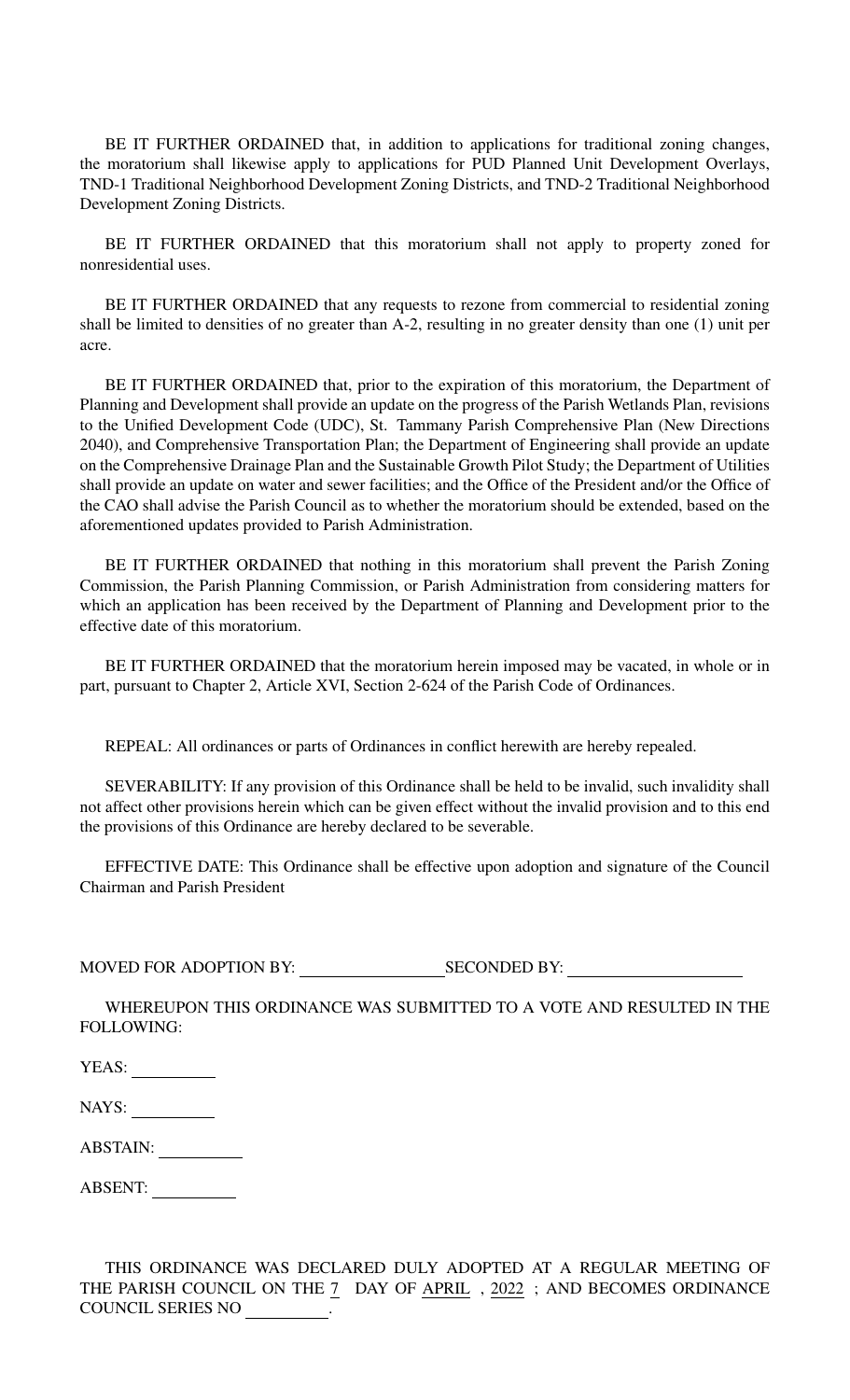JERRY BINDER, COUNCIL CHAIRMAN

ATTEST:

KATRINA L. BUCKLEY, COUNCIL CLERK

MICHAEL B. COOPER, PARISH PRESIDENT

Published Introduction: FEBRUARY 23 , 2022

Published Adoption: 3022

Delivered to Parish President: , 2022 at

Returned to Council Clerk:  $\frac{2022}{\pi}$  at  $\frac{2022}{\pi}$